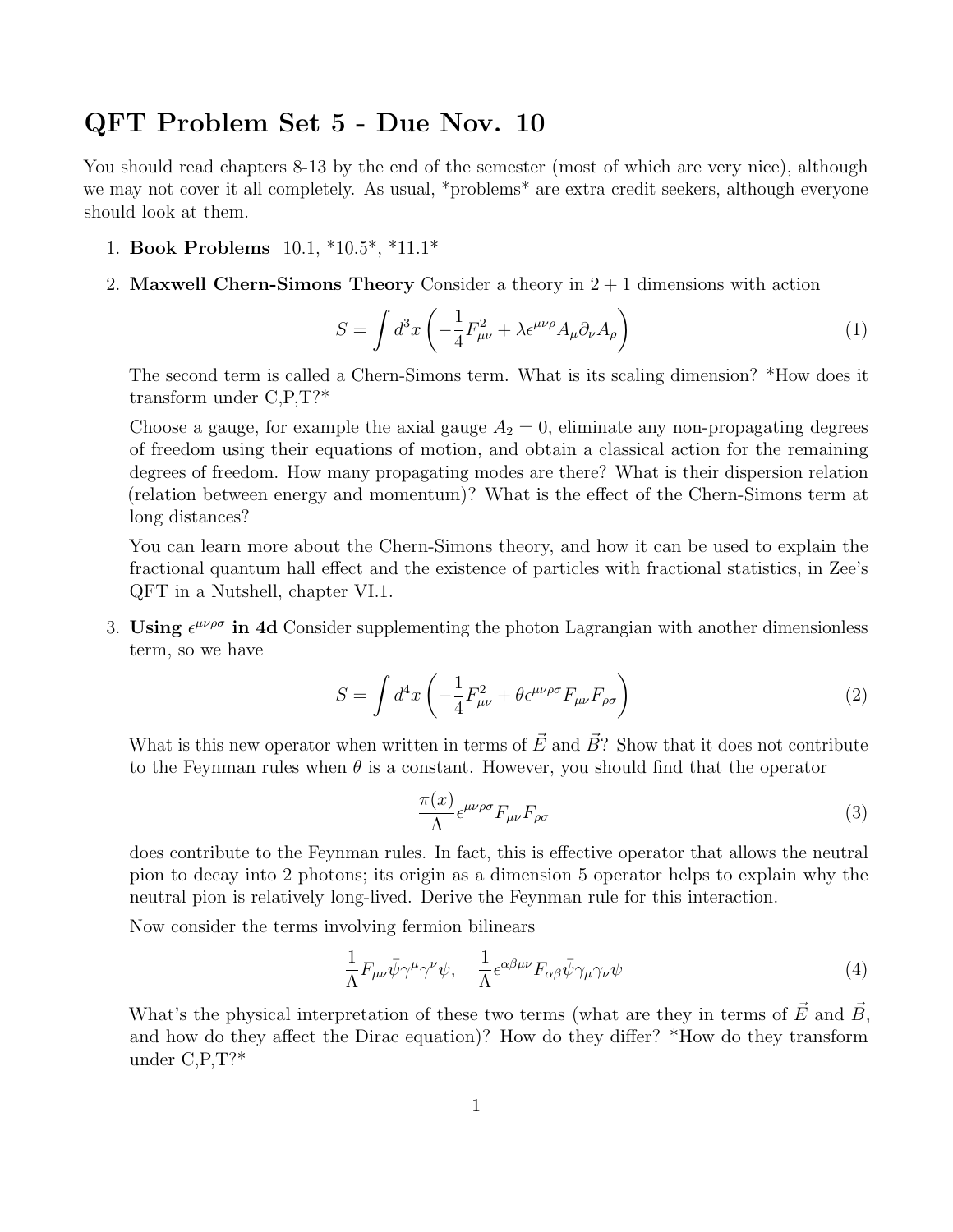4. Selivanov's Method for Classical/Tree Level Scattering Amplitudes There is a method for computing tree-level scattering amplitudes that makes it clear that they are a purely classical phenomenon associated with the scattering of plane waves. As far as I know this method has only been used in a few obscure papers by K. G. Selivanov (the only case where it's more useful than Feynman diagrams is for certain polarization states of gauge bosons and gravitons).

The idea is that the scattering amplitude is simply the action, or the exponent in the path integral  $iS$ , evaluated on a certain solution of the classical equations of motion. That is

$$
i(2\pi)^{4}\delta^{4}(\Sigma_{i}p_{i})\mathcal{M}_{tree} = iS[\phi_{cl}(x)]\tag{5}
$$

The solution  $\phi_{cl}$  is written as

$$
\phi_{cl}(x) = \sum_{i} \epsilon_i e^{ip_i \cdot x} + \phi_{cl}^{(1)} + \phi_{cl}^{(2)} + \cdots
$$
\n(6)

where the variable  $\epsilon_i$  just keeps track of a plane wave for the *i*th, which has momentum  $p_i$ . The higher order terms in  $\phi_{cl}^{(j)}$  are computed by using the first term as a source and solving the classical equations of motion order by order in the coupling constant, as we discussed early on in class. Then one evaluates  $iS[\phi_{cl}]$  and looks at the term proportional to the product of the  $\epsilon_i$ , that is

$$
iS[\phi_{cl}(x)] \supset i(2\pi)^4 \delta^4(\Sigma_i p_i) \mathcal{M}_{tree} \prod_{i=1}^n \epsilon_n \tag{7}
$$

Thus by looking at the term proportional to the product of the  $\epsilon_i$ , where each occurs only once, one can extract the tree level scattering amplitude  $\mathcal{M}_{tree}$ . Let's see how this works in two examples.

First consider a theory with action

$$
S[\phi] = \int d^4x \left[ -\frac{1}{2}(\phi \Box \phi) - \frac{\lambda}{4!} \phi^4 \right] = \int d^4x \left[ -\frac{1}{2} \phi \left( \Box \phi + \frac{\lambda}{6} \phi^3 \right) + \frac{\lambda}{4!} \phi^4 \right] \tag{8}
$$

In the second way of writing the action, which terms contribute when we evaluate  $S[\phi]$  on a solution to the classical equations of motion? Let's compute the 2-to-2 amplitude, so

$$
\phi_{cl}^{(0)}(x) = \epsilon_1 e^{ip_1 x} + \epsilon_2 e^{ip_2 x} + \epsilon_3 e^{ip_3 x} + \epsilon_4 e^{ip_4 x}
$$
\n(9)

If you're clever, you can already plug this into the action to get the scattering amplitude. If you're not, then you should write down a solution for  $\phi^{(1)}$  and then compute the tree level scattering amplitude.

Now consider the theory

$$
S = \int d^4x \left[ -\frac{1}{2} (\phi \Box \phi) - \frac{g}{3!} \phi^3 \right] = \int d^4x \left[ -\frac{1}{2} \phi \left( \Box \phi + \frac{g}{2} \phi^2 \right) + \frac{g}{12} \phi^3 \right]
$$
(10)